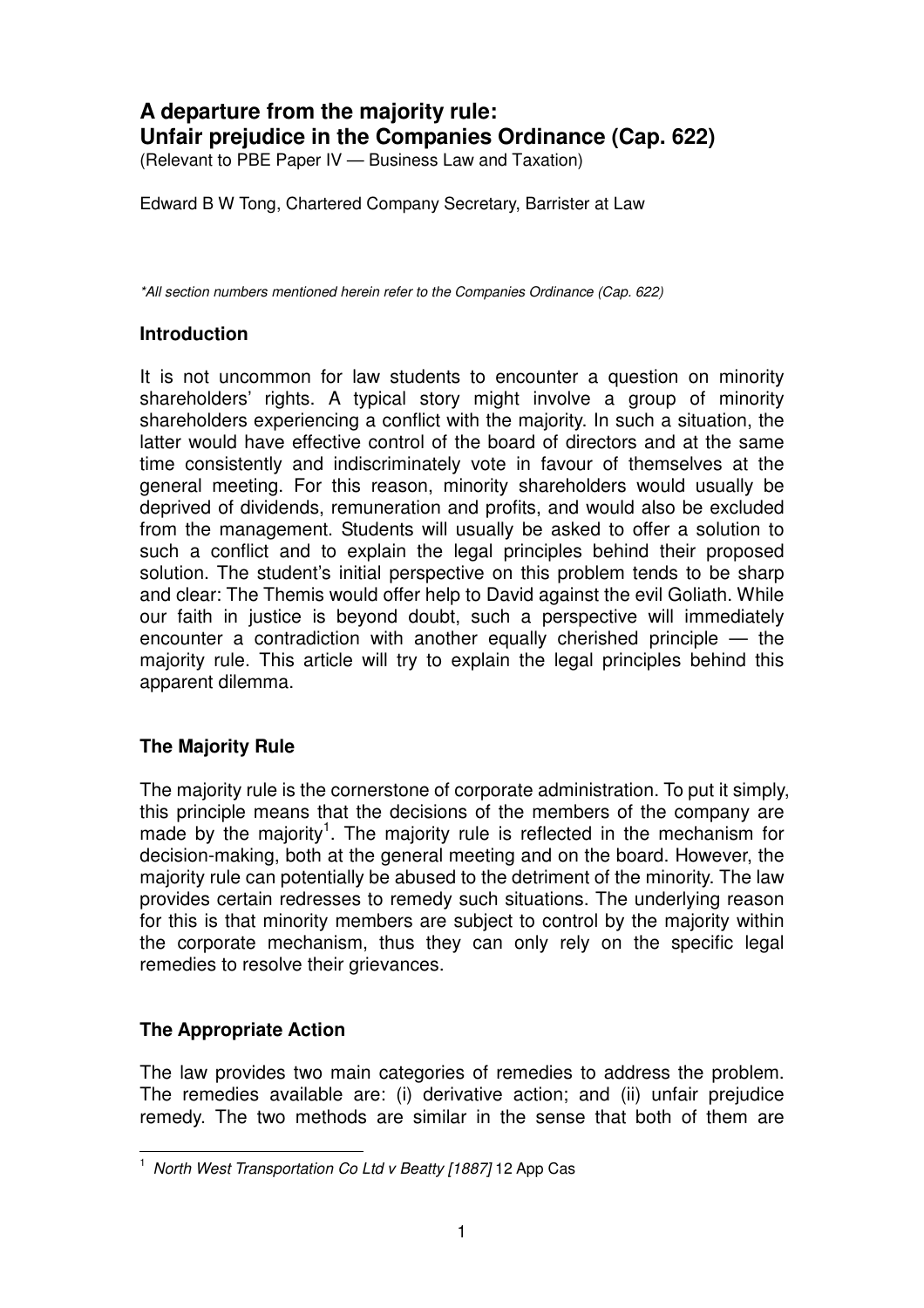applicable to a situation in which the corporate administration was under the control of the wrongdoers, and thus the internal mechanism failed to resolve the problem on its own. However, the choice for the most appropriate action shall depend on whether the wrong is done to the company or to the members personally. When a corporate right is infringed, then a member can only seek for redress by a derivative action on behalf of the company. If a personal right is infringed, then the member may pursue an action of unfair prejudice. The infringement on a corporate right tends to be easier to conceive (e.g. illegal conduct, fraud on the company), whereas the events amounting to an unfair prejudice are more complicated. We shall focus on the latter.

### **Statutory Protections**

Under s. 724(1), a member of a company may apply to the court for a remedy if the company's affairs are conducted in a manner unfairly prejudicial to the interests of the members generally, or of one or more members.

This section offers a formal statutory protection to the minority. This means that it may be possible for a minority, which supposes itself to be overwhelmed within the corporate mechanism, to overturn a decision against their interests. This is, in substance, a departure from the majority rule principle.

The interests of members mainly include their financial interests in the real value of their shares as well as their entitlement to the profits<sup>2</sup>. In fact, however, the word "interests" implies that section 724(1) is not limited solely to conduct affecting strict legal rights. A member may have many different types of interest, which will usually be financial, but interests are not necessarily limited to this type<sup>3</sup>.

# **The Threshold**

The power of a company shall be exercised either by the members in a general meeting or by the board of directors. These bodies make their decisions according to the majority rule. Usually, the court has no jurisdiction to interfere with the internal management of a company acting within its own powers $\mathrm{^4.}$ 

Therefore, a petitioner can only make a successful application under s. 724 if he can prove that the relevant conduct is unfairly prejudicial as stated in the ordinance. Both elements, including unfairness and prejudice, must coexist. Conduct may be deemed unfair but not necessarily prejudicial. For a successful application, it is not sufficient for the alleged conduct to satisfy only one of these tests<sup>5</sup>.

 $\overline{a}$ 

<sup>&</sup>lt;sup>2</sup> SFC v Mandarin Resources Corp Ltd [1999] HKEC 688

 $3$  Jaber v Science & Information Technology Ltd [1992] BCLC 764

 $^4$  Burland v Earle [1902] AC 83

<sup>5</sup> Re Saul D Harrison & Sons plc [1995] 1 BCLC 14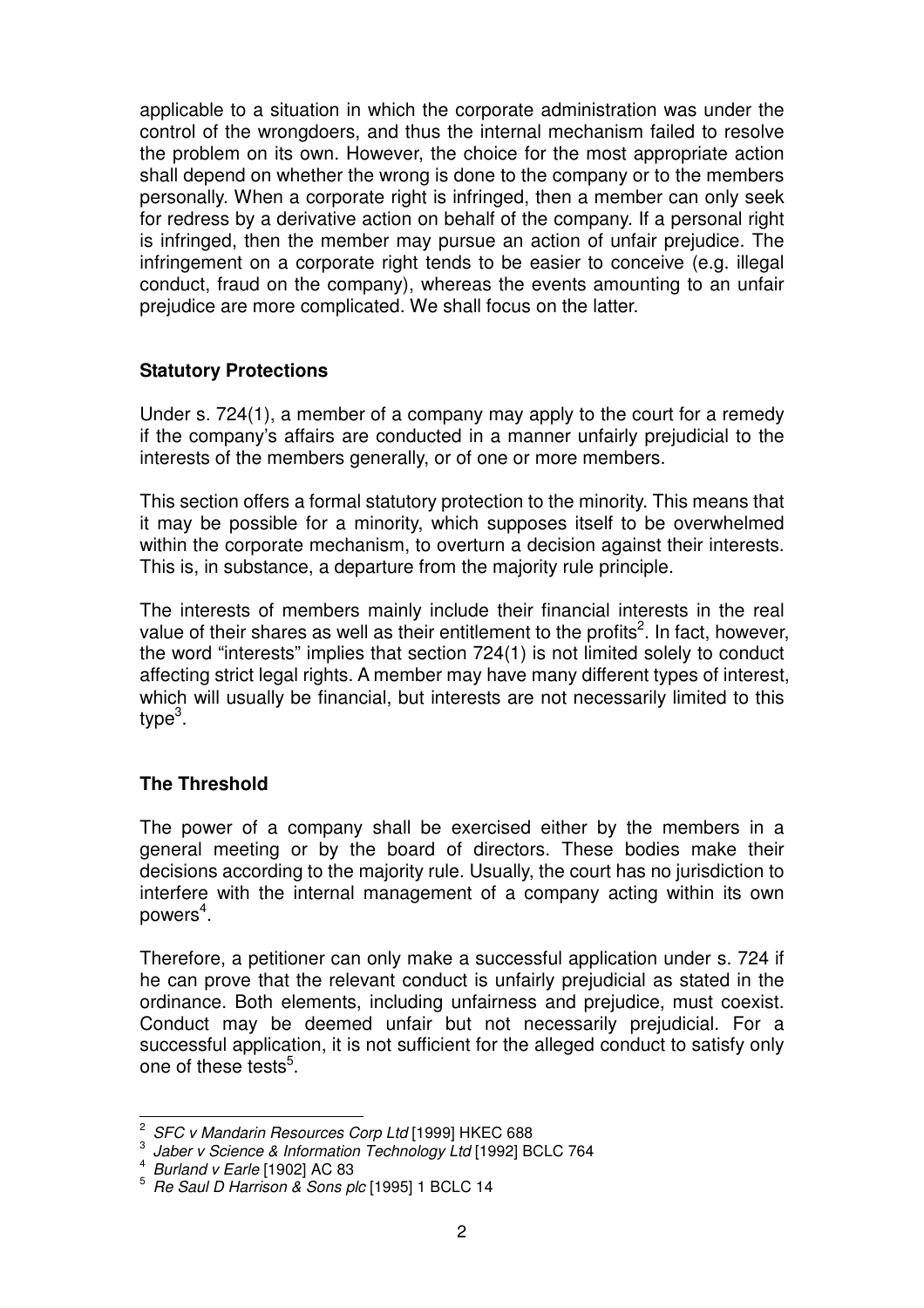#### **Unfairness and Prejudice**

Like its predecessor, s. 724 does not define what would constitute unfairly prejudicial conduct.

Prejudice, as defined by Re Taiwa Land Investment Co Ltd<sup>6</sup> refers to "injury, detriment or damage". It mainly includes damage to the financial interests of the members, such as devaluation of their shares<sup>7</sup>. Prejudice may also refer to other behaviours that can affect the other members' interests, like the infringement of their statutory rights or anything stipulated in the articles. Sometimes, prejudice may also be a misapplication of a company's assets for the benefit of the majority<sup>8</sup>, regardless of its impact on the shares. To put it simply, prejudice means certain acts that hurt the company's members.

**Unfair**, as explained by the court in Re Taiwa Land Investment Co Ltd, means "not fair, or unjust". The notions on fairness have been well explained by the court in O'Neill v Phillips<sup>9</sup>. Fairness, as stated by Lord Hoffmann in his judgment, includes two limbs. Firstly, the members of a company will not ordinarily be entitled to make a complaint of unfairness unless there has been a violation of the terms (articles or shareholders' agreement) that they have agreed upon on how the company should be operated. Secondly, only in certain situations, such as where some members breached the terms or they are using the terms in a manner which equity would regard as contrary to good faith, shall the court intervene. In a nutshell, unfairness refers to an act which either departs from the agreed terms or from the terms being abused, and which acts against equity.

Of course, the aforementioned principles only provide the basis for judging the relevant circumstances. We can still sum up certain common situations which have historically been held by the courts as unfairly prejudicial.

- i) Violation of the articles or shareholders' agreement
- ii) Breach of fiduciary duty
- iii) Excessive remuneration
- iv) Mismanagement and self-enriching practices
- v) Breach of mutual understanding in a quasi-partnership
- vi) Unreasonable exclusion from management
- vii) Insufficient or non-proportional dividend
- viii) Unnecessary alteration of articles

 $\overline{a}$ 

<sup>6</sup> [1981] HKLR 297

 $7$  Nicholas v Soundcraft [1993] BCLC 360

 $8$  Re Elgindata Ltd [1991] BCLC 959

<sup>9</sup> [1999] 1 WLR 1092